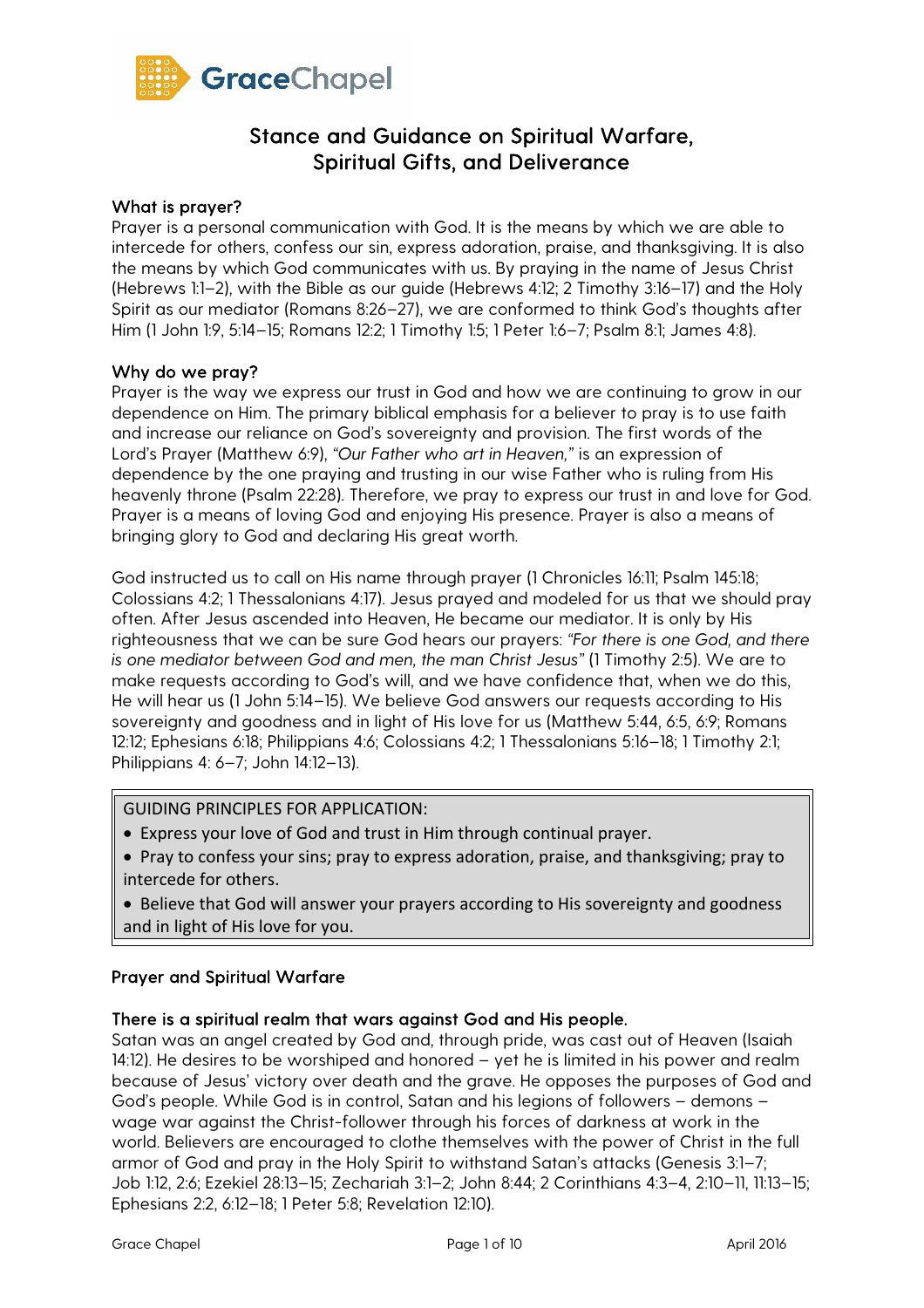

#### What is our role in spiritual warfare?

Christians are to wage war against sin in themselves (Romans 6) and oppose the schemes of the devil (Ephesians 6:10–18)*.* We should never be impressed, intimidated, or bullied by Satan and his demons. Satan and the demonic spirits are, by nature, liars (John 8:44), but it is the power of Christ that binds them (Colossians 2:15). Once we have placed our faith in Jesus Christ and have been justified, God *"rescued us from the domain of*  darkness, and transferred us to the Kingdom of His beloved Son" (Colossians 1:13).

#### How do we conduct spiritual warfare?

*"For though we walk in the flesh, we are not waging war according to the flesh. For the weapons of our warfare are not of the flesh but have divine power to destroy strongholds"*  (2 Corinthians 10:3–4). When engaging in spiritual battles, we rely on God's power, not our own. We gain spiritual power through the Gospel of Jesus Christ which overcomes sin and hard hearts that oppose us (Romans 10:17; James 1:18; 1 Peter 1:23), which includes demonic opposition. Our confidence rests in the fact that we are declared righteous because of Christ's sacrifice for us. We are not to waver in our faith, trusting God's promises no matter how strongly we are attacked. Our ultimate defense is the assurance we have of our salvation, an assurance that no spiritual force can take away. Our offensive weapon is the Word of God, not our own opinions and feelings. We pray in the power and will of the Holy Spirit, trusting that Jesus is ultimately ruling over all unseen spirits (John 16:33). We stand firm against our enemy (Ephesians 6:13– 14), and we resist the devil's work (James 4:7) knowing that the Lord of hosts is our protector. *"Truly He is my rock and my salvation; He is my fortress, I will never be shaken" (Psalm 62:2).* 

#### How does Satan and his powers affect the Christian?

We believe that Satan and his powers are able to oppress those who have been saved by faith in Jesus Christ. Through temptation and affliction, by the permission of God, Christians can experience the effects of Satan's power in their lives. However, those who have true saving faith in Christ cannot be possessed by Satan's demons. Once a person has been saved, they are claimed as Christ's and are made a new creation (2 Corinthians 5:17). Satan has no rights over those people claimed as God's very own through the blood of Jesus Christ. Satan's demonic oppression in a person's life can come in various forms, but is always for the purpose of causing a believer to lose trust or communion with God and His people (John 10:10). Satan tries to cause doubt about God and His promises (Genesis 3; Luke 22:31). Satan tries to slow us down from doing what God wants us to do (1 Thessalonians 2:18). Satan wants to tempt us to sin (Acts 5:3; 1 Corinthians 7:5).

#### The believer's authority to resist Satan's demonic spirits

In Jesus' earthly ministry, we see Him enable and deploy His disciples to have *"power and authority over demons"* (Luke 9:1)*.* We see other instances of Christ's power casting out demons, both by His hand and the hands of the Apostles (Luke 10:19; Acts 8:7, 16:18)*.*  Therefore, we conclude that we, too, are enabled to engage in spiritual warfare by resisting Satan and his demons through the power of Jesus Christ. We should trust the prompting of the Holy Spirit to discern whether we are to speak to the demonic spirit directly or to call on God to do the work and conquer the demon (Jude 1:9).

We acknowledge that it is only Christ and His work on the cross that gives us this authority to speak to Satan's demons without fear. We fully recognize Christ's atoning work, *"He disarmed the rulers and authorities and put them to open shame, by triumphing over them"*  (Colossians 2:15)*.*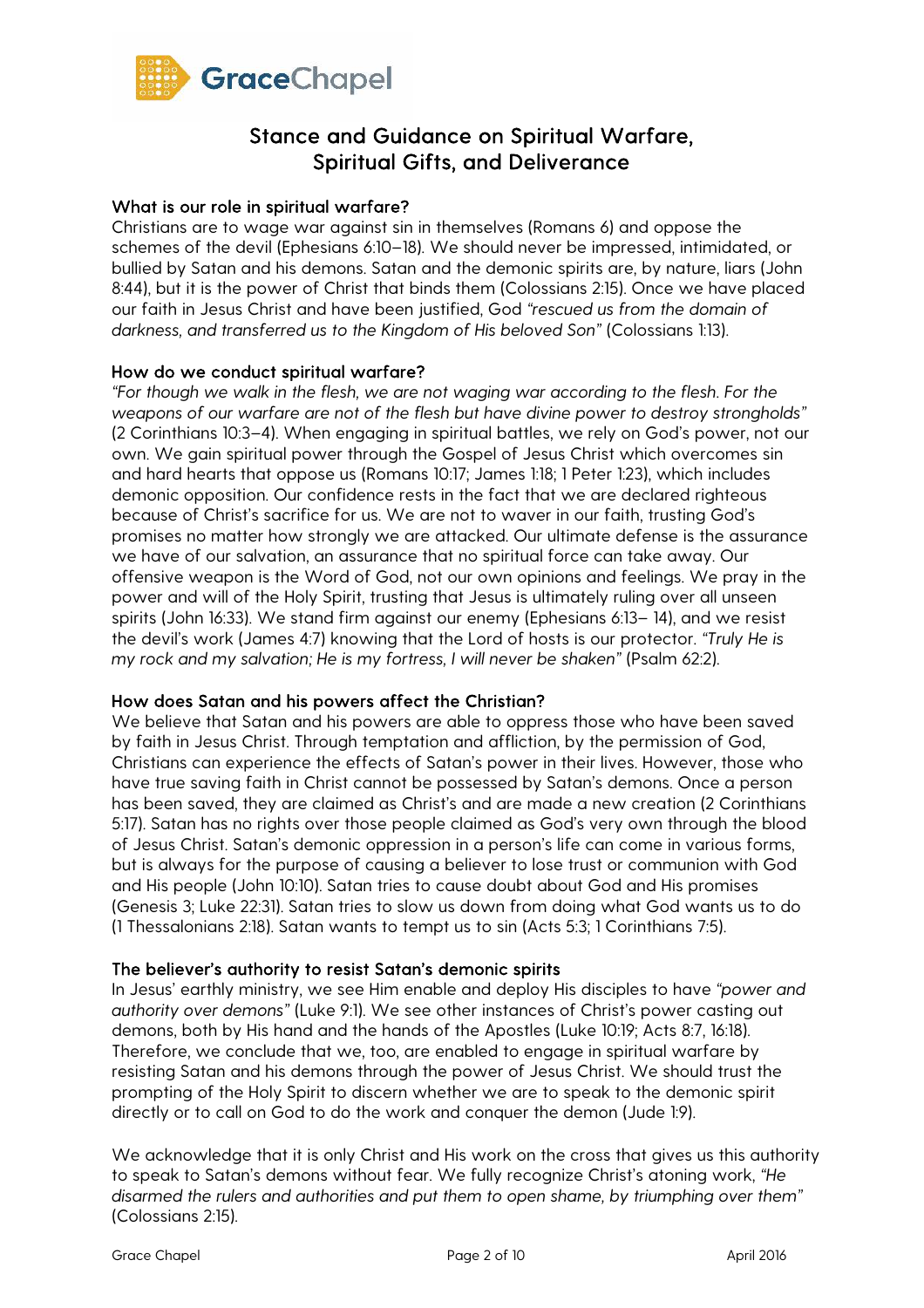

If we find it necessary to speak directly to a demonic spirit, we will do so with confidence in Christ alone (1 John 4:4) and in Jesus' name. This should be a brief commanding conversation with Satan or his demons. We will also quote Scripture when commanding an evil spirit to leave, just as Jesus Himself modeled for us (Matthew 4:1–11). The person who is oppressed by Satan must respond in faith in Jesus Christ and rely on the Holy Spirit's deliverance.

GUIDING PRINCIPLES FOR APPLICATION:

- Pray for God's spiritual protection for you and your family.
- Clothe yourselves with the power of Christ in the full armor of God and pray in the Holy Spirit to withstand Satan's attacks.
- Call on God to rebuke the demonic spirit, or if you choose to resist their power, do so only "In the name of Jesus Christ," being as specific as possible about what you are rebuking and in whose name you are speaking.
- As Jesus modeled, quote Scripture when commanding an evil spirit to leave. (Matthew 4:1–11)

### Spiritual Gifts Related to Prayer

God, by His Holy Spirit, has given the church many gifts. These gifts are always for the benefit of the body of Christ and must be used with humility. The following gifts are specific to prayer and should be understood as follows:

#### Visions and Prophecy

We believe the Holy Bible and the revelation of Jesus Christ is complete. Scripture contains all the words God intends for His people to have at each stage of redemptive history. It contains everything we need God to tell us for salvation, for trusting Him perfectly, and for obeying Him perfectly<sup>1</sup> (Revelation 22:18–19).

The gift of prophecy is the ability to receive a divinely inspired message and deliver it to others in the church. These messages can take the form of exhortation, correction, disclosure of secret sins, comfort, inspiration, or other revelations given to equip and edify the body of Christ (1 Corinthians 14:3–, 14:24–25). They do not equal the authoritative Word of God, but are the human interpretation of the revelation that was received. They are spoken in human words through a human mind which is why they must be tested against the Scriptures (1 Thessalonians 5:20–21). Therefore, we conclude that God may suddenly bring to mind or impress something on someone's conscience in such a way that the person has a sense it is from God. This is usually distinct from a person's own train of thoughts and comes with a clear urgency that it must be shared. When shared, it should be done so with humility and submission to God's Word and the authority of His Spirit.

Dreams and visions can be a form of prophecy. God used visions in Scripture to give wisdom or direction to people (Acts 16:9–10, 18:9–11, 10:9–15, 10:1–6, 9:10; Matthew 27:19; Luke 1:5–23). We know that God would never give a vision that would contradict His written Word or do so without providing wisdom around it if we seek Him (James 1:5). *"Beloved, do not believe every spirit, but test the spirits to see whether they are from God, for many false prophets have gone out into the world"* (1 John 4:1). All visions should be tested and balanced with God's Word and the power of the Holy Spirit.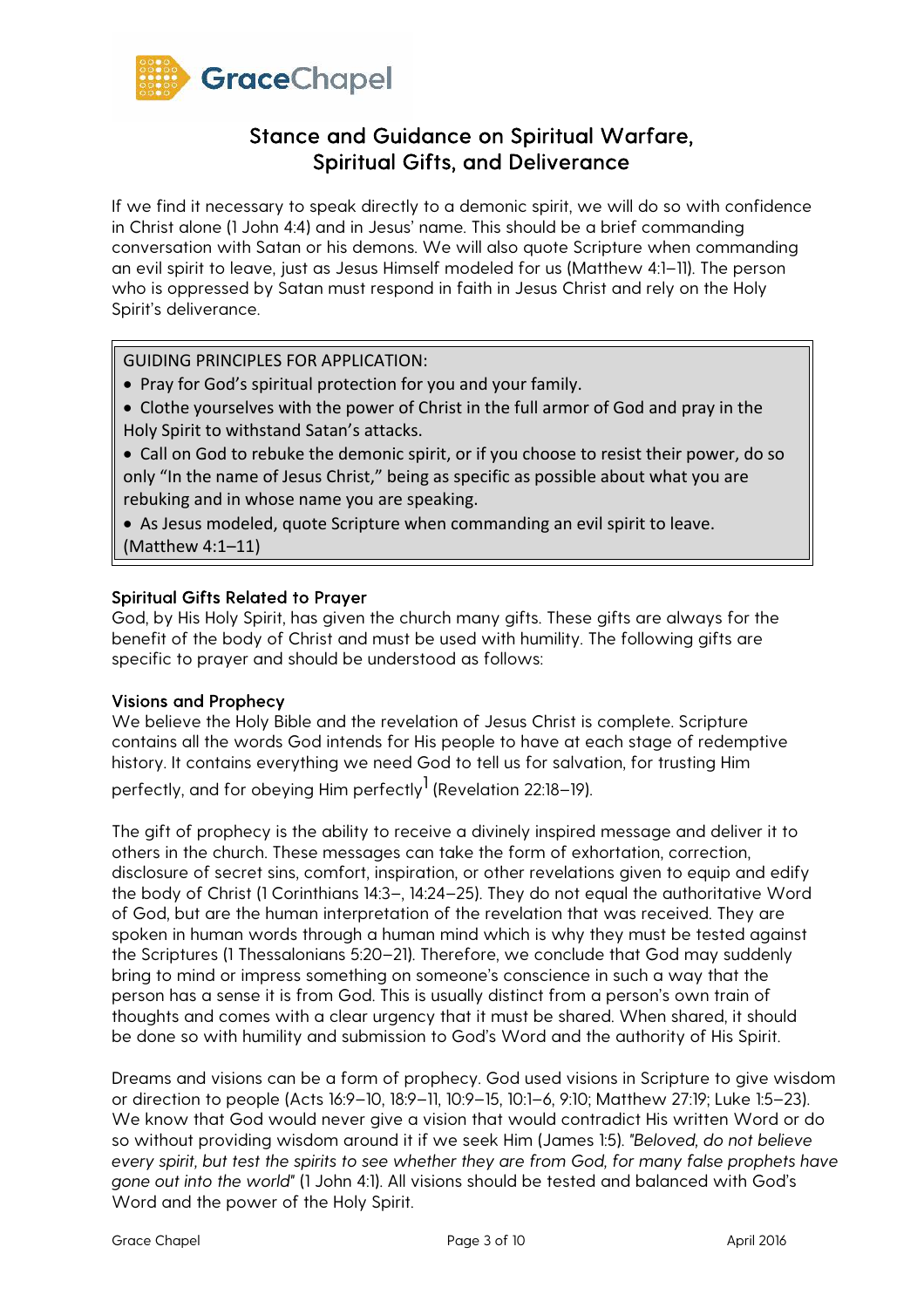

Any prophecy or sharing visions must be done with humility and in submission to God's Word. Colossians deals with those who claim to have special knowledge and spiritual superiority through visions. We are warned to avoid spiritual pride or spiritual elitism. Colossians 2:18 says, *"Let no one disqualify you, insisting on asceticism and worship of angels, going on in detail about visions, puffed up without reason by his sensuous mind."* All spiritual gifts are for the benefit of others and the glory of God.

As it relates to 1 Corinthians 12:8–10, we believe that when it mentions that some will be given "words of knowledge" and "words of wisdom," these are not the same thing as the gift of prophecy. We believe these are directed by the Holy Spirit and given to individuals, as He desires in specific instances

(1 Corinthians 12:11). We also believe that all believers are to *"test the spirits to see whether they are from God"* (1 John 4:1), and that the ability to discern spirits will be given as God determines and for a specific situation (1 Corinthians 12:11).

<sup>1</sup> Grudem, Wayne A. "Chapter 8: The Four Characteristics of Scripture: Sufficiency." Systematic Theology: An Introduction to Biblical Doctrine. Leicester, England: Inter-Varsity, 1994. 127. Print.

### Speaking in Tongues

Speaking in tongues is the act of praying something that is not understood by the person who is speaking it. This is different from the gift of prophecy, which is speaking words to someone else for their edification. Because it is being spoken solely to God, Paul said, *"If I pray in a tongue, my spirit prays but my mind is unfruitful"* (1 Corinthians 14:14). Therefore, we believe there is a prayer or praise that can be expressed to God, and it comes from the spirit of the person who is praying. This is what some may refer to as a *private prayer language.* While it may be a genuine prayer, it needs to be kept between God and that person.

As the Bible speaks about the public use of tongues in 1 Corinthians, we believe the following:

- 1. The context of 1 Corinthians has to do with the public assembly and the use of gifts in their proper context for building up the body and as a sign for unbelievers.
- 2. All spiritual gifts (including tongues) were given for the sole purpose of edifying others, not self. Paul condemned the Corinthians for using gifts for self-edification.
- 3. Paul's statements in 1 Corinthians 14 are not statements of commendation, but rather correction.
- 4. If tongues were used in the public assembly, they would always require a gift of interpretation in order to be valid.

The Greek word *"gl*ō*ssa"* translated for "tongue" in Acts and in 1 Corinthians is used not only to mean the physical tongue in a person's mouth, but also "language." Therefore, our understanding is that when God uses the gift of speaking tongues in public (a group of two or more believers), it is for the sake of communicating truth to those who would not otherwise understand. The gift of tongues is not found in the Old Testament, but was only given after the new covenant (Acts 2) and for the sake of the spread of the Gospel of Jesus Christ. In the book of Acts, we see the use of tongues for the growth of the Church, and in 1 Corinthians, we see the use of tongues for the edification of the Church. Therefore, it can be used for either purpose, given to any believer at any time.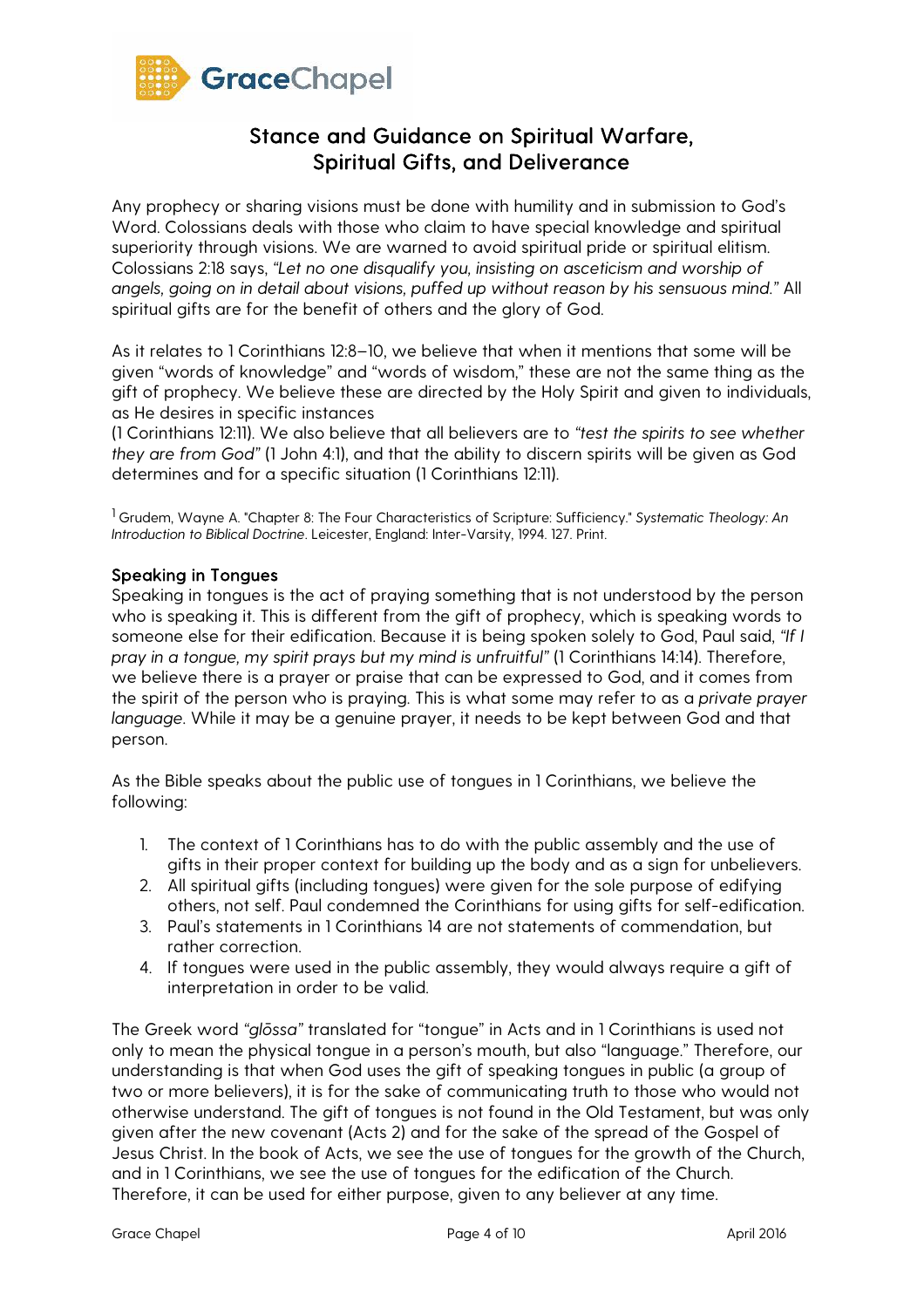

- Not every believer receives this gift, nor do all people receive it ongoing. The gift of tongues is not a requirement or a necessary sign of salvation or a second filling of the Holy Spirit (1 Corinthians 12:30).
- Typically, tongues is a sign for unbelievers so that they may have faith (1 Corinthians 14:22).
- To be of value to anyone other than the speaker, the message must be interpreted (1 Corinthians 14:5, 13, 19). If there is no one to interpret the tongue, the speaker should keep quiet and speak only to God (1 Corinthians 14:28).
- Tongues are not "ecstatic speech," but are always orderly and are able to be controlled by the one speaking (1 Corinthians 14:27–28, 33, 39–40).
- Tongues should not be forbidden (1 Corinthians 14:39)*.*
- Tongues are considered a "lesser" gift. The gift that we, as believers, should strive for more is the gift of proclamation (prophesy), all bathed with love (1 Corinthians 13:1–13; 14:1).

Therefore, because tongues is a spiritual gift intended to bear witness to unbelievers and edify the body of Christ, we are aware that God could choose to use this gift in our time if He so chooses. Should the use of tongues present themselves in a public setting, it will come with interpretation and be for the sake of increasing faith in those who witness it and will be for God's own glory.

## **GUIDING PRINCIPLES FOR APPLICATION:**

• Use God's Word as your guide when praying.

- Test all prophecies, against the Bible, to ensure they are aligned with God's Word.
- Have humility toward others and be submissive to God's Word when sharing dreams and visions with others, always trusting the leading of the Holy Spirit.
- Speak in understandable words when praying with others. If someone is praying from their spirit and not using understandable words, this should be done in private to God and not involve other people.
- Ensure there is interpretation when tongues are spoken in public so that it can be a sign for unbelievers and an encouragement for believers.

### Prayer for sickness, generational sin, curses, and soul ties

### Prayer for Healing and Sickness

As a consequence of the fall of man into sin, calamity is upon the human race and generally includes illness, injury, disease, and disability. Sickness is the manifestation of two broad types of evil—moral and natural.

- Moral evil is man's inhumanity to other humans.
- Natural evil is composed of things like natural disasters and physical sickness.
- Evil, itself, is a perversion or corruption of something that was originally good, but is now missing something. In the case of sickness, illness is a state where good health is missing. Although there are scriptural indicators that God wants us to be in good health (3 John 2), all sickness and disease are allowed by Him for His purposes, whether we understand them or not.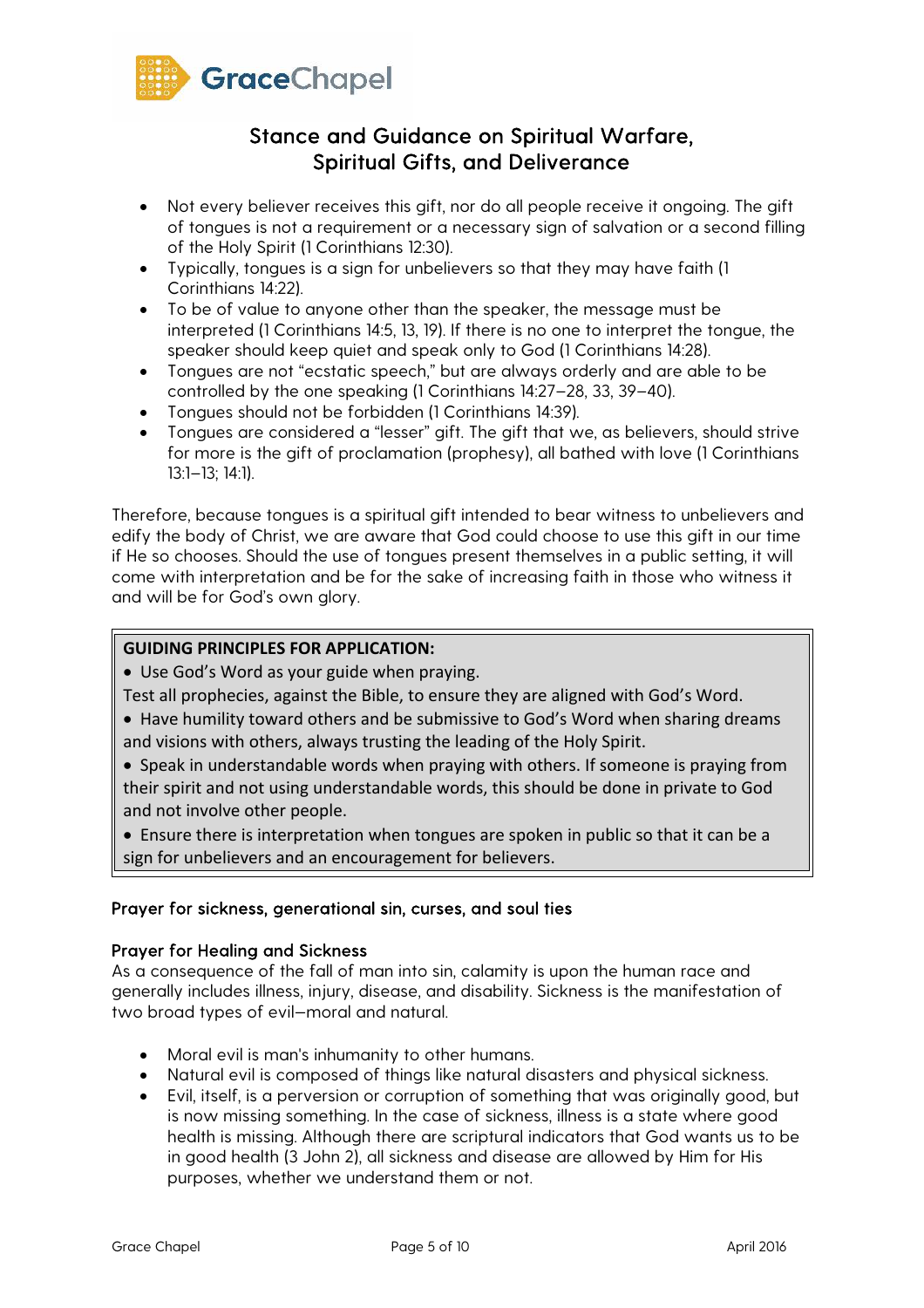

Therefore, we believe that sickness can be a consequence of sin (i.e., I drink too much...I get liver disease). Sickness can also be a consequence of another person's sin (i.e., a man drives drunk and injures another driver). Sickness can also be a consequence of an inherited sickness (i.e., a woman inherits diabetes from her parents). Ultimately, we are freed from the consequences of our sin before God through Jesus Christ's atoning work on the cross. However, before we are fully sanctified and in God's presence in Heaven, we may experience consequences of sin on earth.

### Why does God allow His people to experience the consequences of sickness?

In John 9, we see Jesus answer the disciples' question about sickness being a result of sin by directing them to think of sickness differently. He wanted them to understand that some sickness or physical ailments are allowed by God so that *"the works of God might be displayed in him"* (John 9:3). Some sickness is merely the result of the fall, but can be used by God to develop greater trust in Him and bring greater glory to Him.

No consequence of sin, physical or spiritual, is outside of God's control or beyond His ability to turn sin for good. We believe God is a healer. He desires that we be spiritually, physically, and emotionally whole. In His timing and in His way, He can use sickness for ways that may not always be agreeable or make sense to us. His ways are not our ways, but are higher than our ways (Isaiah 55:8–9). We should never presume to know the mind of God regarding a person's sickness or His will regarding healing. We trust that He is in complete control of all things—past, present, and future—and nothing happens that is out of His jurisdiction (John 1:3). Therefore, sickness is a means by which we are prompted to pray with greater faith as we petition (Philippians 4:6) His throne for His will to be done (Matthew 6:10).

### Does acknowledging the existence of sickness show a lack of faith?

A person's acknowledgement that a sickness exists and that the consequences of that sickness may continue to exist in the future does not in any way limit God's sovereignty and His ability to heal. God uses sickness and other evils to bring about His sovereign purpose, to glorify Himself, and to exalt His holy name. Those who are believers and suffering with sickness can glorify God through their suffering though they may be uncertain as to why He has allowed it until they stand in His presence in eternity.

#### Should we pray for miracles today?

God can perform miracles today according to His own choosing to cause awe and wonder and to bear witness to Himself. He is under no obligation to intervene in a supernatural way, but can freely act. We acknowledge that we may ask God for a specific miracle, but are not guaranteed our prayer will be answered in that way. Miracles are done by God and for God. He uses them to bring glory to Himself and to strengthen our faith. When asking God to do something miraculous, we must not do it for our own fame, such as Simon, the magician, did in Acts 8:21–22. Miracles are always to be requested that God's glory may be known and more people may have faith to believe in Jesus Christ (2 Corinthians 12:12; Romans 15:18–19). Our motive should never be for our own benefit, but it should be for the Kingdom of God in order to advance the name of Christ to be exalted.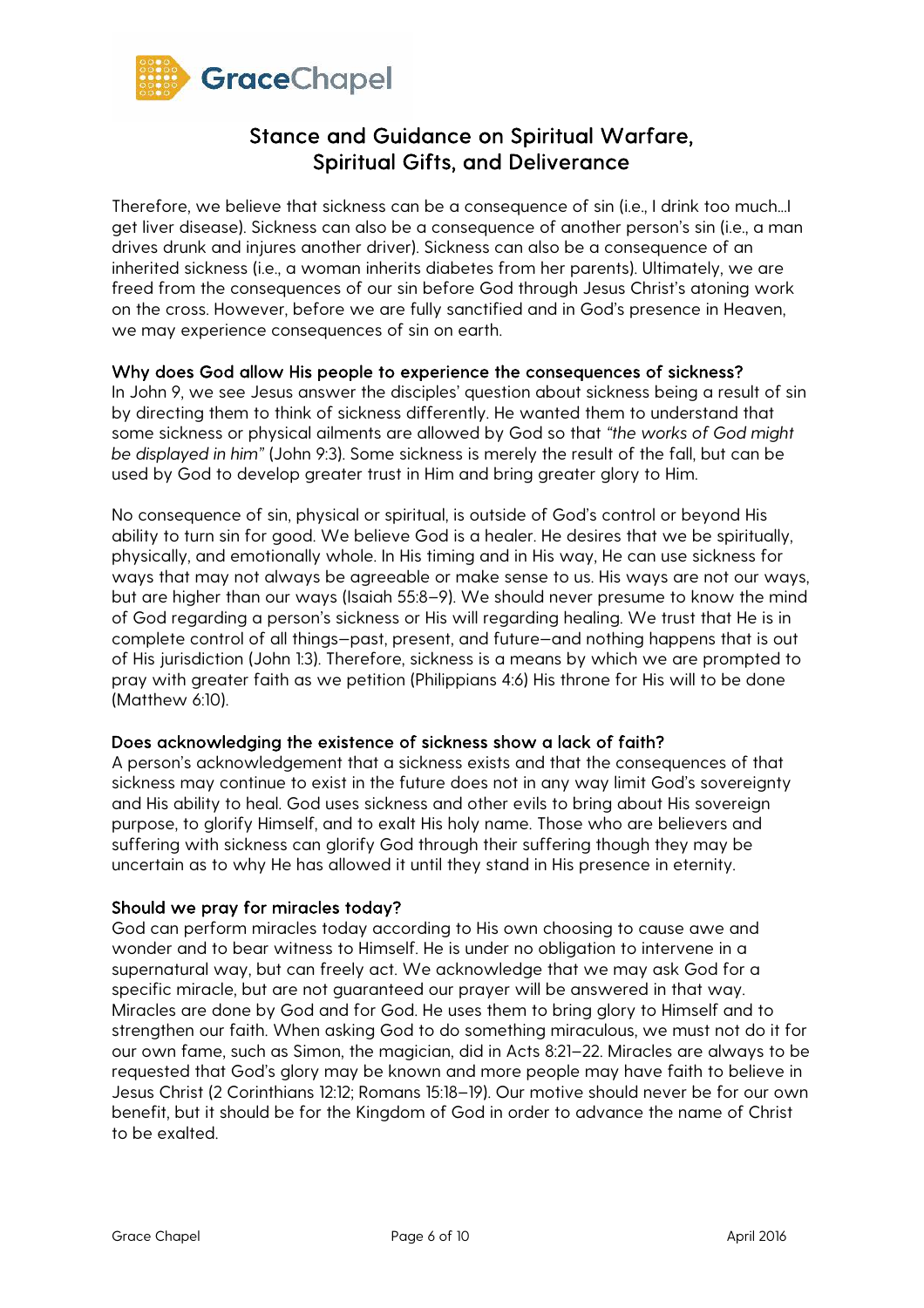

## **GUIDING PRINCIPLES FOR APPLICATION**:

• We pray for God's healing in sickness having faith that He can and does heal according to His will. If He grants healing, we praise Him. If He does not grant healing, we praise Him still, and pray that He uses the sickness for His glory.

• Seek God to move powerfully in prayer. Leave the outcome in God's hands for how He chooses to respond to our prayers.

• Pray for healing. "Do not be anxious about anything, but in everything, through prayer and petition, present your requests to God" (Philippians 4:6–7).

### What is generational sin?

We see in the Old Testament how generations were impacted by the sins of their fathers. Exodus 20:4–6 says, *"You shall not make for yourself a carved image, or any likeness of anything that is in Heaven above, or that is in the earth beneath, or that is in the water under the earth. You shall not bow down to them or serve them, for I the Lord your God am a jealous God, visiting the iniquity of the fathers on the children to the third and the fourth generation of those who hate Me, but showing steadfast love to thousands of those who love Me and keep My commandments."* Numbers 14:18 says, *"The Lord is slow to anger and abounding in steadfast love, forgiving iniquity and transgression, but He will by no means clear the guilty, visiting the iniquity of the fathers on the children, to the third and the fourth generation."* 

In the New Testament, Paul writes that we are all under a curse. *"For all who rely on the works of the law are under a curse, as it is written: Cursed is everyone who does not continue to do everything written in the Book of the Law."* (Galatians 3:10). Therefore, for those that do not seek the Lord under the New Covenant, their sin can go from generation to generation under that curse.

### Can believers be punished for the sins of their ancestors?

No, the curse of all sin was taken care of by Christ's work on the cross. We are a new creation in Christ, the old has gone. When we repent of our sins and rest in the finished work of Jesus on the cross and His spilled blood, we are forgiven fully and freely (1 John 1:9; Hebrews 10:19–22; 2 Corinthians 5:17).

### Are we destined to repeat the sins of our ancestors?

We learn many of our ways from our parents and other family members. Experience shows that children are prone to repeat the "negative behaviors" of their parents. However, the power of sin has been broken for us, and we have been equipped to resist sin (Ephesians 6:10–18).

### Can we be afflicted because of the sins of our ancestors?

Satan and his demons will use every angle possible to afflict us through lies, false teaching, and the values and behaviors of the world. They may use the history of our family to come against us, tempt us, depress us, or cause us to lose faith in the fact that we are forgiven of our past.

### Must we confess the sins of our ancestors?

No, each of us are responsible only for our sins. However, while ancestry does not dictate a predefined outcome, we must recognize that our heritage can influence the choices we make.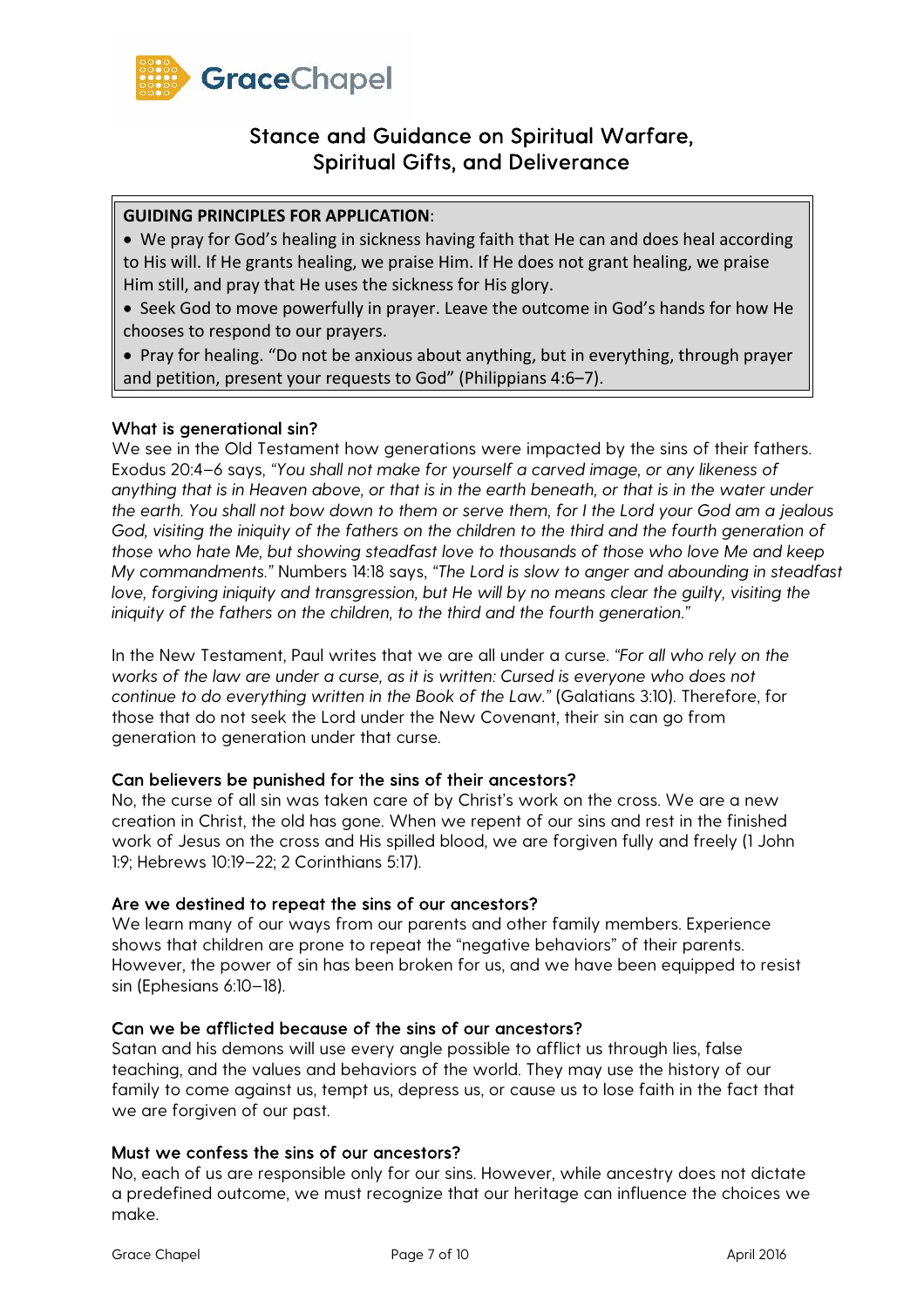

#### What are soul ties?

The term "soul tie" is not found in the Bible, but it is found in contemporary literature on prayer. However, we do recognize that we can be impacted, sometimes severely, by people with whom we have shared a relationship. Harmful relationships can include physical abuse, sexual abuse, verbal abuse, emotional abuse, and spiritual abuse. Any of these can result in harmful memories and identity issues. We can break the power of these memory connections in believers by praying for God to cover the memories and praying for the person to develop a healthy and complete understanding of their identity in Christ. A healthy and complete identity in Christ is at least as much of a discipleship issue as it is a prayer need. We recognize that Satan will attempt to afflict us because of memory and identity issues. We must resist the devil.

#### Prayer to overcome curses

The Christian has been born again as a new person in Jesus Christ (2 Corinthians 5:17), and we are in the constant presence of the Holy Spirit who lives within us and under whose protection we exist (Romans 8:11). We do not need to worry about anyone casting any sort of pagan spell on us. Voodoo, witchcraft, hexes, and curses have no power over us because they come from Satan, and we know that *"the One who is in you [Christ] is greater than the one [Satan] who is in the world"* (1 John 4:4).

At the same time, believers should not involve themselves in spiritual games or practices that would open the door for spiritual attach in their lives. We are to walk in the light, not in darkness (1 John 1:5–6), and avoid anything that would claim to give us spiritual power or insight in addition to or outside of Christ. God's power is sufficient in our lives; God has overcome all other powers, and we have been freed to worship God without fear (John 8:36). *"The Lord is my light and my salvation—whom shall I fear? The Lord is the stronghold of my life—of whom shall I be afraid?"* (Psalm 27:1). No one has the power to curse someone whom God has decided to bless with salvation in Him. God is the only One able to pronounce judgment. We abide in God and God in us (1 John 3:24). Yet, as we remain in Him, we must not merely be transformed by our knowledge, but continually be on guard to remain in righteousness (2 Peter 2:20–22).

## **GUIDING PRINCIPLES FOR APPLICATION:**

• Believe that Christ's work on the cross was sufficient to forgive us for our sins.

• When speaking to a person about their past and the sins of their family, do not assume those sins still exist. Nevertheless, do not be naive that Satan could use the past against a person.

• Do not repent for sins you have not committed. You cannot seek forgiveness from God for other people in the past, present, or future.

- Stand on guard against sins common to our families. Sin can be modeled and repeated, so pray to protect yourself against such patterns.
- Declare and remind redeemed people of their identity in Christ.
- Trust that the power of Christ is stronger than satanic power or any pagan spells in the life of a believer in Jesus.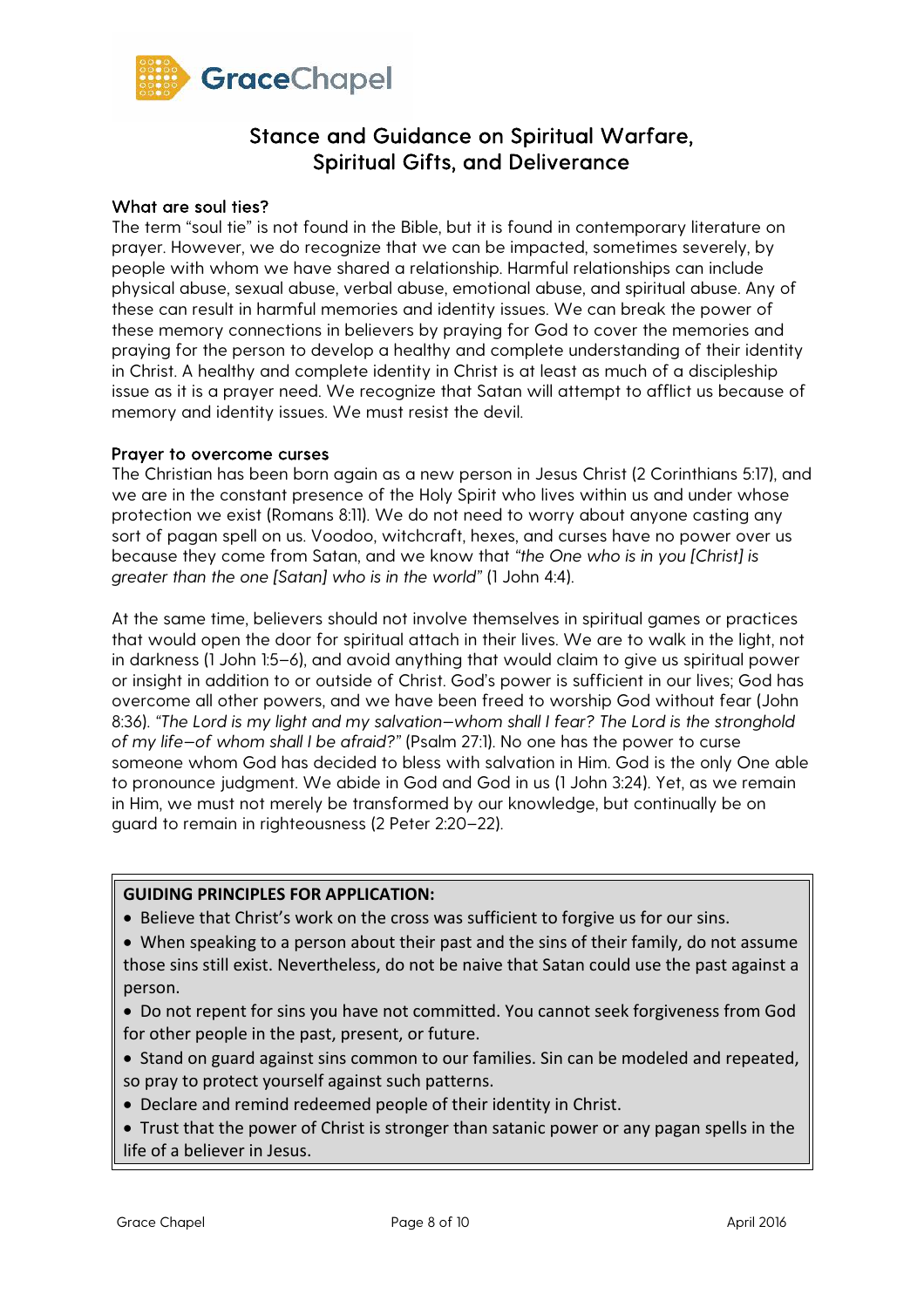

### Prayer and the Confession of Sin

Believers are told to confess their sins to God, and that God is faithful and just to forgive our sins as we confess them to Him (1 John 1:9). God forgives us as we confess to Him. It is not necessary that our confession be spoken to others, unless we have an offense with them that needs to be addressed before we continue in worship (Matthew 5:24). We believe that we can be fully forgiven by God without confession to another person. We should strive to maintain healthy relationships, and therefore, be willing to make confession and restitution for those we have offended.

As it relates to sinning against another person, we should confess our sin to the other person(s) and then to God (James 5:16). This is for the sake of keeping unity and the bond of peace with believers (Ephesians 4:3). When confessing sins publicly to those we have not offended, we must use caution so that we do not cause them to stumble. While there is value in accountability and sharing our wrongs with other believers so that we do not make the same mistakes, confession is primarily an act between us and God and the transgressed party.

#### **GUIDING PRINCIPLES FOR APPLICATION:**

- Confess your sins to God first, knowing that your offense is primarily against Him, and that God alone forgives and reconciles you to Him.
- If you have an offense against someone, go to them first and ask for forgiveness.
- Confession to God in the presence of other believers, who you have not offended, is not necessary for forgiveness from God, but can be helpful for accountability.
- When someone confesses to you, respond to him or her with forgiveness, dignity, generosity, and confidentiality.

### Prayer and Anointing with Oil

In the Old Testament, anointing with oil was significant to mark the presence or approval of God. However, after the cross of Christ and in the New Testament, we only have four passages referring to the practice of anointing with oil. Because none of them offers an explanation for its use, we can only draw conclusions from context. In Mark 6:13, the disciples anoint the sick and heal them. In Mark 14:3–9, Mary anoints Jesus' feet as an act of worship. In Hebrews 1:8–9, God says to Christ as He returns triumphantly to Heaven, *"Your throne, O God, will last for ever and ever,"* and God anoints Jesus *"with the oil of gladness."* In James 5:14, the church Elders anoint the sick with oil for healing.

When sickness is linked to sin, as in James, the direction is that the Elders should be called to pray and anoint with oil. With context from the choice of two Greek words, the anointing, in this case, is a "medicinal" application of oil and not a "spiritual" anointing. The purpose of the anointing seems to be to ease suffering and promote patience, which is consistent with the larger context of the epistle. There does not seem to be a connection between the sin that caused the sickness and the oil (e.g., the oil does not signify forgiveness of sins or a process for praying that promotes healing). The oil is not a magic potion. It is prayer, not anointing, that leads to healing.